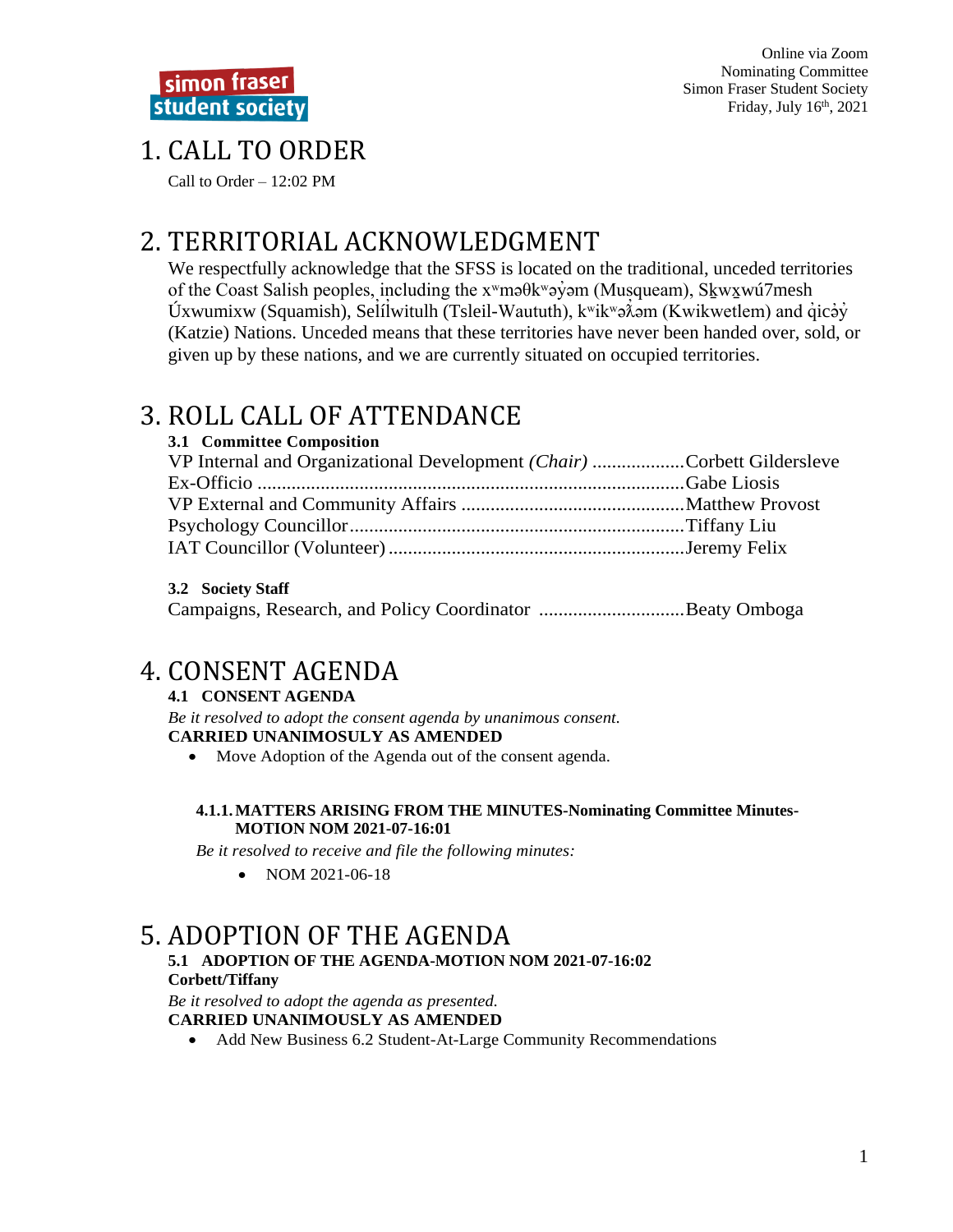## 6. NEW BUSINESS

**6.1 Student-At-Large Committee Recommendations - Events and Student Affairs Committee-MOTION NOM 2021-07-16:03 SUBMITTED BY: VP Internal (***Chair***) "Corbett Gildersleve" Corbett/Tiffany**

*Whereas 15 members submitted applications for the Events and Student Affairs Committee;*

*Whereas there are 7 open Students-At-Large seats;*

*Whereas the VP Events and Student Affairs Jess Dela Cruz, chair of the committee, has reviewed the applications and submitted recommendations;*

*Be it resolved that the Nominating Committee recommend to Council to appoint: X.* **POSTPONED**

- Members agreed that more days or week required for further review.
- Will come back to this motion in the next meeting on July  $23^{\text{rd}}$ .
- **6.2 Student-At-Large Committee Recommendations – First Year Engagement Committee, Accessibility Committee, University and Academic Affairs Committee-MOTION NOM 2021- 07-16:04**

#### **SUBMITTED BY: VP Internal (***Chair***) "Corbett Gildersleve" Corbett/Tiffany**

*Whereas the SFSS has received applications for student-at-large seats for 11 committees;*

*Whereas the Nominating Committee has received recommendations by three chairs*

*Be it resolved that the Nominating Committee recommends to Council the following students to at-large seats for their respective committees below:*

*First Year Engagement Committee: Karlinna Nguyen*

*Accessibility Committee: Kathryn Schumacher, Yasmin Rosado, Samina Sakhi*

*University and Academic Affairs Commitee: Priyanka Dhesa, Shahed Ejadi;*

#### **CARRIED UNANIMOUSLY**

## 7. DISCUSSION ITEMS

#### **7.1 Committee Application Progress**

- Only one committee has had competitive election with receiving 15 applications for 7 seats and others have not.
- Member services Surrey and Vancouver has not received any new applications. Will likely be filled in the Fall.
- Can focus on few committees to try to fill them up rather than trying to push for all 11 committees.
- Matt suggested finding ways for this committee to propose recommendations to committee chairs fill at-large seats.